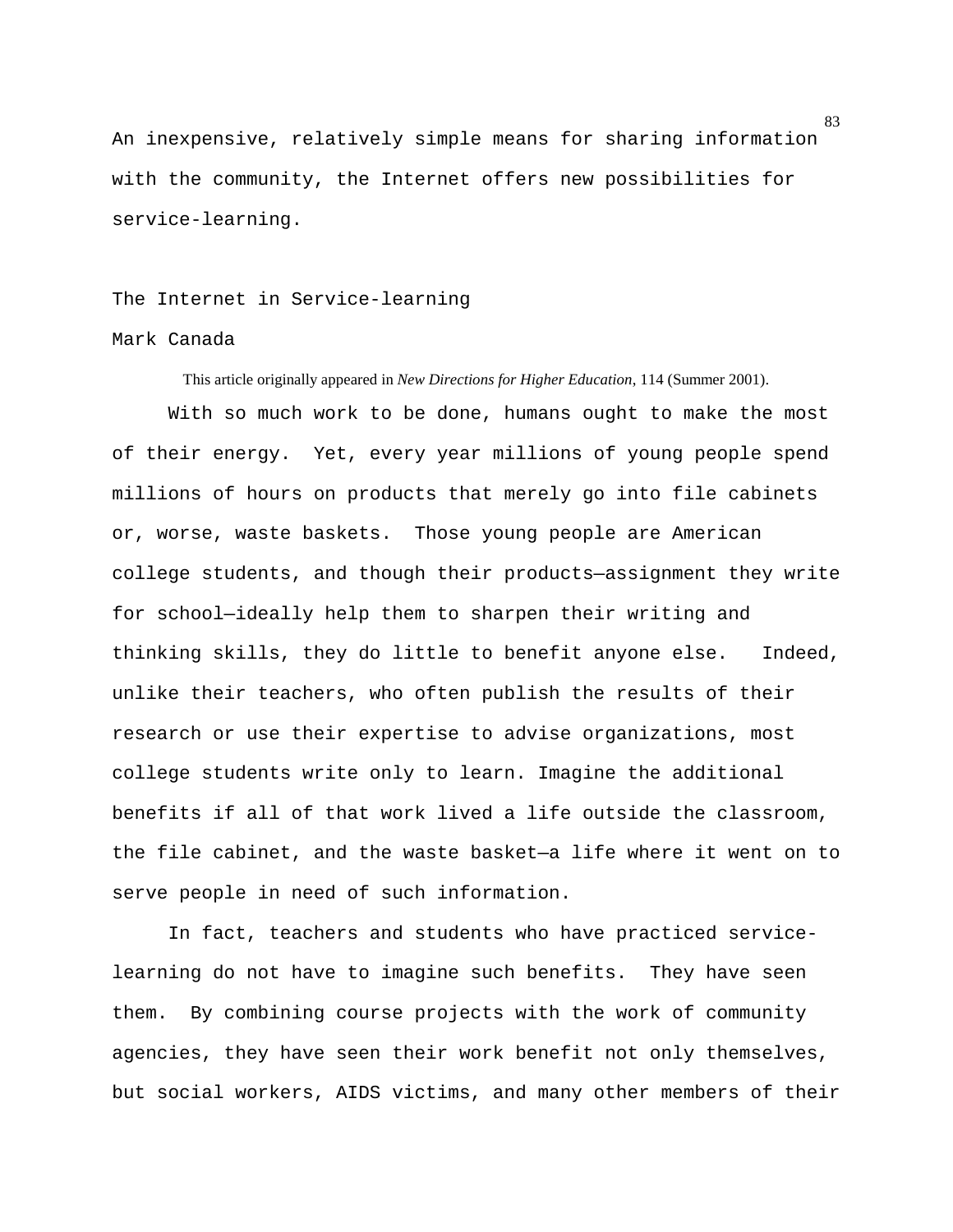communities. Now a new tool has made it easier for faculty and students to share their work with these communities. The Internet, which makes information exchange easy and inexpensive, enables virtually any class to turn its learning into servicelearning.

While the possibilities for using the Internet in servicelearning are many, two approaches stand out. In one approach, students write and design World Wide Web pages for community agencies, filling these agencies' needs for home pages, press releases, and the like. A second, more ambitious approach is to create a large Internet clearinghouse of information that both agencies and clients can use. Both approaches promise substantial benefits for both communities and students. One Approach: Contributing Material to an Agency Web Site

Americans' methods for obtaining information have changed dramatically. Just a few years ago, when we wanted details about an agency or a program, we made a phone call or picked up a brochure. An 800 number was the zenith of agency-client communication systems. Now we expect every major company, nonprofit organization, college, and government agency to have a World Wide Web site with an overview of its programs, a link to an e-mail address, and perhaps even online application forms and other information. An organization without such online resources can fully expect to be labeled out-of-date, inefficient, or perhaps the worst insult of all in these times—not "user-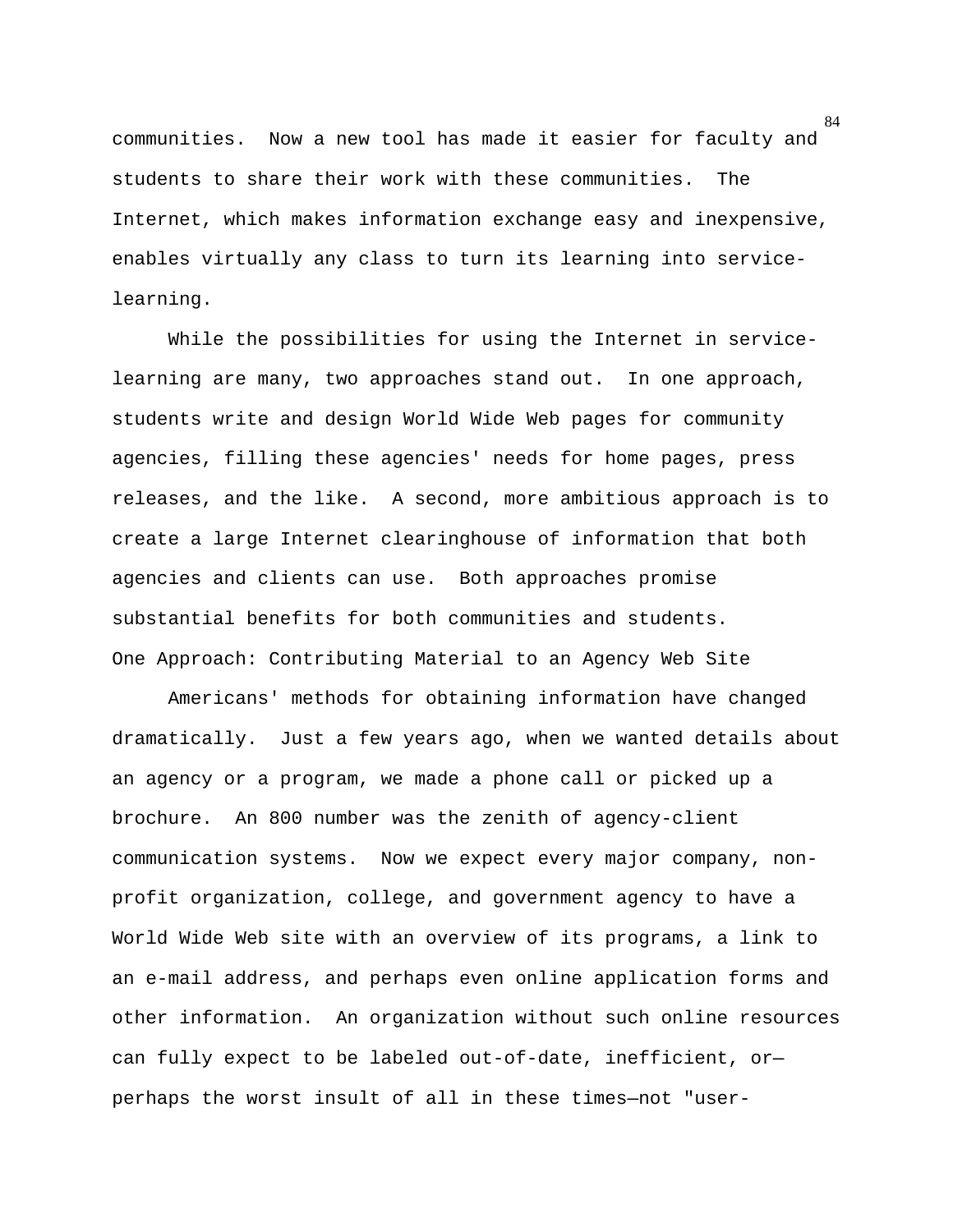friendly."

As any organization that has gone online can testify, however, the cost of providing such resources can be immense. Writing descriptions, designing interfaces, and even converting existing print materials to electronic formats requires time and expertise, though surprisingly little money, making them perfect candidates for the help of colleges.

Teachers and students in any discipline can offer this kind of assistance. Obvious providers include classes in "content" areas, such as social work and health. Students in a nutrition class, for example, might collaborate on a glossary of vitamins and minerals to be posted on a health agency's page. But students in "skills" courses can do this type of servicelearning, as well. What better people to design an agency's home page, for example, than the students in a computer science class? Composition students learn how to write by writing. Why not assign them essays that convey an agency's mission, programs, or clients to the community? Indeed, Ogburn and Wallace (1998) have described exactly such an assignment that they have used for first-year composition students at the University of Cincinnati.

Once you have decided to use the Internet to do servicelearning, you should begin in the same way you would begin many other service-learning projects. That is, contact a partner in the community, in this case an agency with no Web site or a needy Web site. Finding such an organization should not be difficult.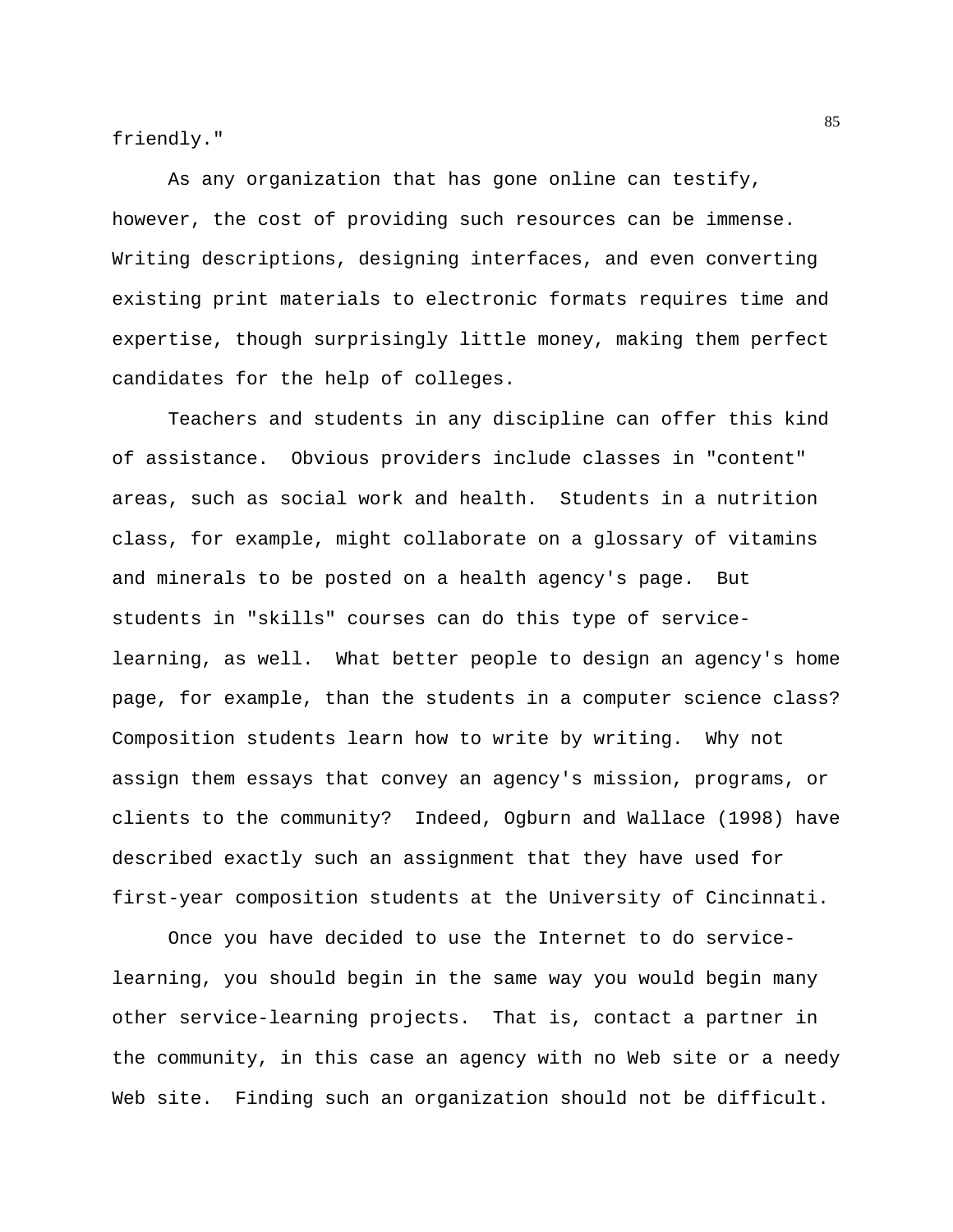Because of the demands for information, especially new information, even agencies with large, sophisticated sites probably can use help maintaining online calendars, updating their staff directories, or writing descriptions of new programs.

Once you have found an agency interested in collaborating with your students on some Web pages, you will need to discuss exactly what the agency needs. Organizations new to the Web will need a "home page" featuring a summary of the organization's purpose and links to other pages with additional information. Of course, they also will need these other pages, which should include a brief description of each program it sponsors, some details about the staff, and a link to an e-mail address where visitors can write for more information. Organizations with existing Web sites probably will already have these pages, but they may need additional pages or help maintaining their existing pages. For example, they may have added a program since their Web site was designed, or they may have decided to go online with their application forms. Organizations that sponsor community events, such as blood drives or AIDS Awareness Week, may need help creating promotional pages for their sites. One frequently overlooked but essential component of a Web site is a detailed description of the organization's staff and mission, along with references to sponsoring or affiliated organizations. Without such information, many Web users may rightfully doubt the credibility of the site.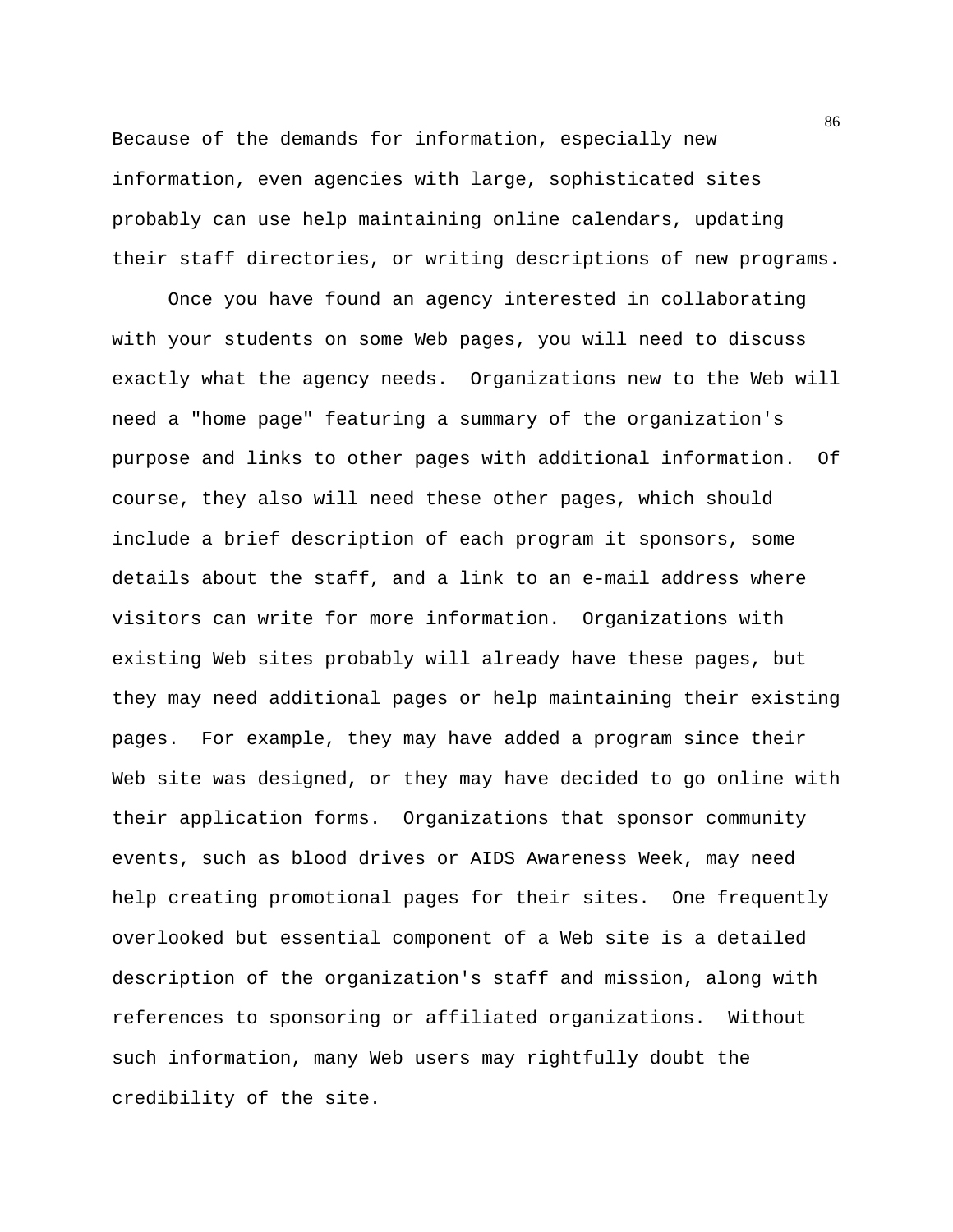Some organizations may need additional assistance.

Newcomers to the Web, for example, will need not only material to post, but also a place to post it. Someone—the instructor, perhaps, or maybe a group of students—thus will need to locate a server, a computer that can store the organization's Web site and "serve" it up for Web surfers who wish to gain access to it. Internet Service Providers, such as America Online, sometimes offer space on their servers to individuals or organizations; agencies can also store their sites on servers managed by online companies such as Geocities (www.geocities.com) and Angelfire (www.angelfire.com). Furthermore, both newcomers and agencies with existing sites may need help promoting their sites. The person responsible for this task will want to contact Web portals, such as Yahoo! and Excite, using their submission procedures.

The next step is to assign these various responsibilities to the students in your class. If the agency's needs are diverse, you will want to divide them up evenly. For example, if the agency needs both new pages and revisions, you might have each student update one page and write another. In completing their assignments, students will have to stretch themselves in a number of productive ways as they conduct research, interview agency staff, and then write, design, and post their pages. Of course, they will need instruction in some areas—particularly those involving technology—but such instruction can be part of the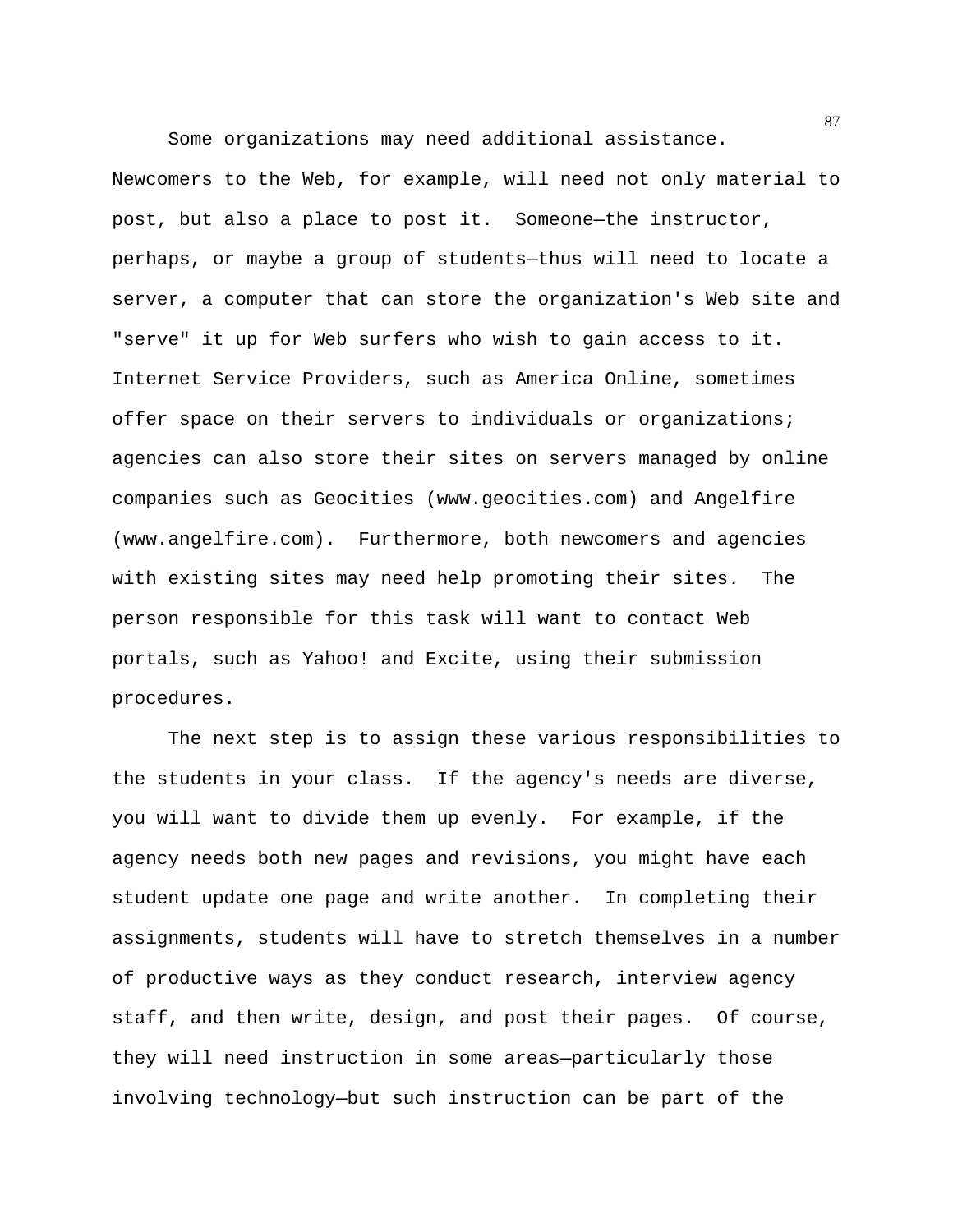course. Even in a content course, such as one in social work, professors expect students to practice writing in their discipline. In this case, the professor simply would tailor instruction toward real-life writing for the medium of the Internet. Furthermore, Web-authoring software such as Netscape Composer, which can be downloaded for free from the Web, have made designing and posting Web pages about as easy as writing and printing word-processing documents. After giving students a few lessons at the beginning of the semester, professors need only provide guidance throughout the remainder of the course as students write, design, and post their pages.

A more ambitious approach to using the Internet in servicelearning is to build a University-based Web resource that agencies, clients, and indeed anyone with access to the Internet can use to obtain information about a particular subject. For example, students in an advanced health class might collaborate on a Web site dedicated to promoting exercise and a healthful diet. A business class might produce a Web resource for individuals starting small businesses in the community. While this form of service-learning requires more vision and perhaps more work than contributing to an agency's Web site, it also may bring more satisfaction.

A Second Approach: Building a University-based Web Resource

The first step in creating a university-based Web resource is to identify a need. While the World Wide Web already has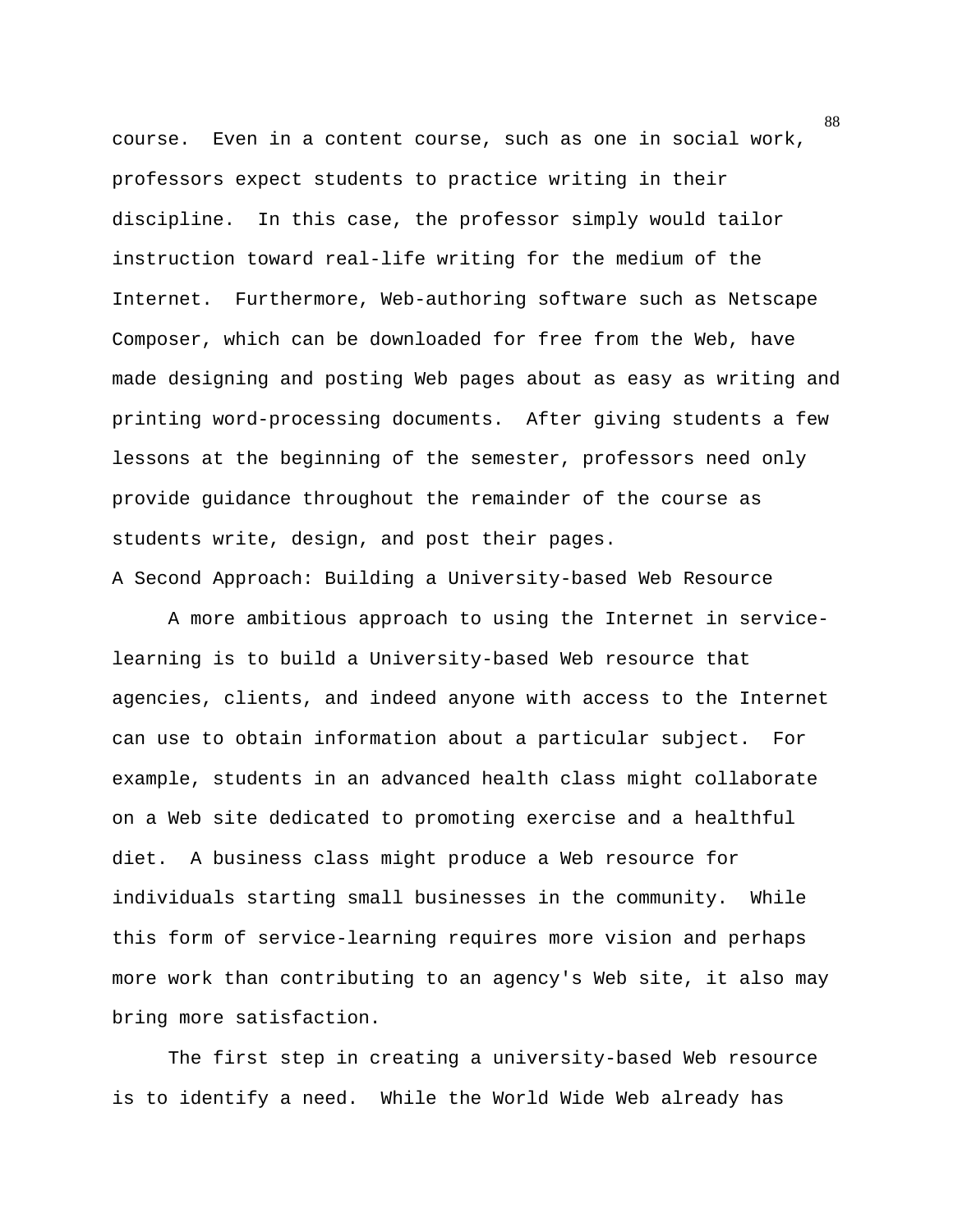millions of sites on a myriad of topics, faculty and students probably can carve out a niche of their own. If their university is in or near a small community, for example, they can create a site that is focused on the needs of that community. For instance, a biology class might study the ecology of a city park and report its findings on a Web site. Even sites with broader subjects and larger potential audiences may be good projects, however. Chances are good, for example, that other people already have used the Web to report on the effects of television violence on children, but the chances are also good that their sites are incomplete, are of dubious credibility, or simply lack a user-friendly interface. In the end, improving on existing ball-bearing technology is as useful as inventing the wheel.

Like an agency Web site, a university-based Web resource needs a home. Locating a server for such a site, however, should be relatively easy. Faculty should talk to the university's Web administrator about reserving space on the University's server. If possible, obtain a relatively short URL instead of a cumbersome one that tacks a cryptic code on the end of the university's URL. People in the community will have an easier time with www.cleanwater.edu than with

The next and perhaps most stimulating step is deciding what kind of information will appear on this site. Faculty should involve students in this step, perhaps devoting portions of

www.uncp.edu/~wilson/bio100/project/water.htm .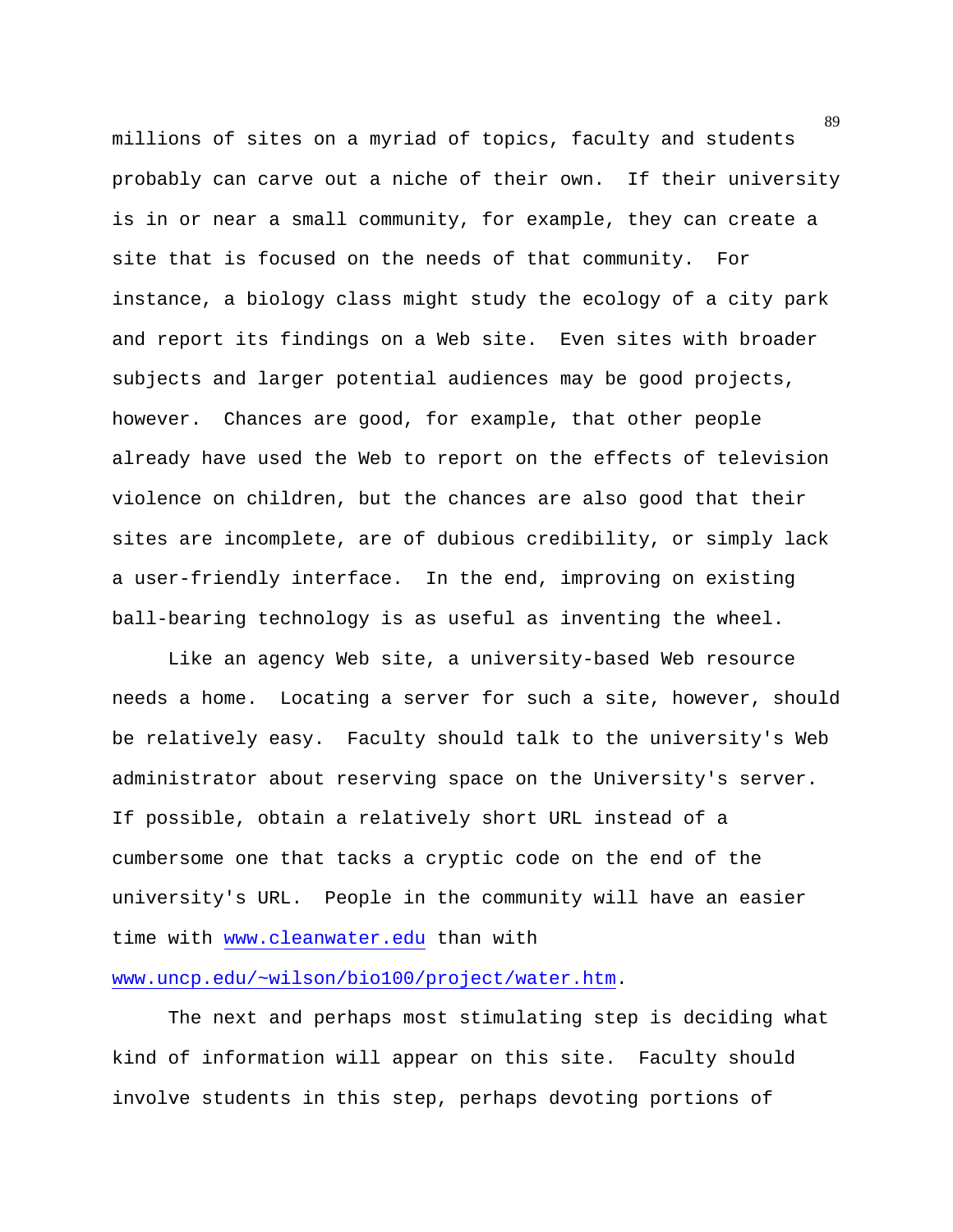several class meetings to discussions of contents. Possible components include an overview of the subject, a glossary of terms, a list of links to other relevant and credible Web sites, a link to an e-mail address where users can write for more information, and a collection of frequently asked questions- known in Web circles as "FAQs"--along with their answers. For example, a Web resource on healthful living might include general tips on nutrition and exercise, a glossary defining terms such as "vitamin" and "aerobic," a link to the Web site of The President's Council on Physical Fitness and Sports, and questions and answers about calories, water intake, and sports injuries. As in the case of an agency site, faculty and students should make sure to include a section that establishes the site's credibility. In particular, faculty members should identify themselves and their credentials and explain their role in writing and editing the material on the site. Students can divide up the responsibilities for creating and maintaining these components in the same way they would handle the material for an agency site.

## Benefits for Communities, Agencies, and Students

Using the Internet for service-learning promises a number of benefits for both communities and students. Communities, for example, potentially will enjoy a vast amount of new information to aid in decision-making. Indeed, one of the major products of social-service agencies is information—about counseling, about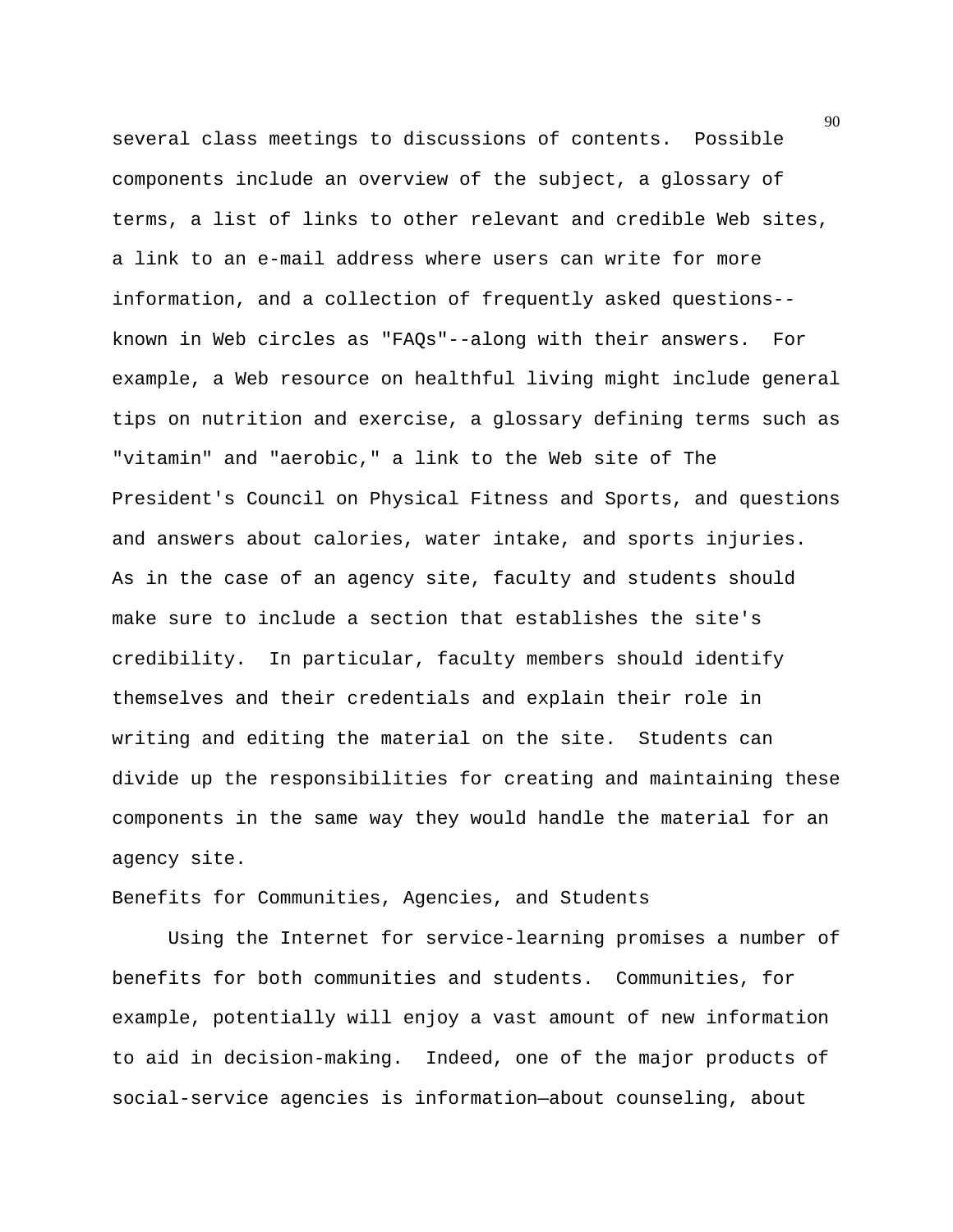treatment, about prevention—and the Internet is an effective medium for exchanging such information. Of course, many potential beneficiaries of this information do not yet have access to the Internet in their homes, but such access may soon become as common as cable television. Furthermore, even those without access at home may be able to log on to the Internet at schools and public libraries.

The agencies serving these communities stand to benefit, as well. In exchange for some time devoted to interacting with faculty and students, they will receive a substantial quantity of free public-relations material conveniently researched, written, designed, edited, published, and perhaps even maintained by a reputable professor and his or her students. One obstacle that likely keeps many agencies from making optimal use of the Internet is the precious time needed to produce Web pages. Students, however, can commit this time and learn valuable skills and knowledge in the process.

And what exactly will those students learn? As in the case of other forms of service-learning, they may learn more than they would in a traditional classroom. For starters, simply interacting with social workers and others will provide them with a taste of how these professionals apply their knowledge and skills to address real-life problems and issues. In other words, any type of learning that takes students outside the ivory tower, even briefly and intermittently, teaches the lesson that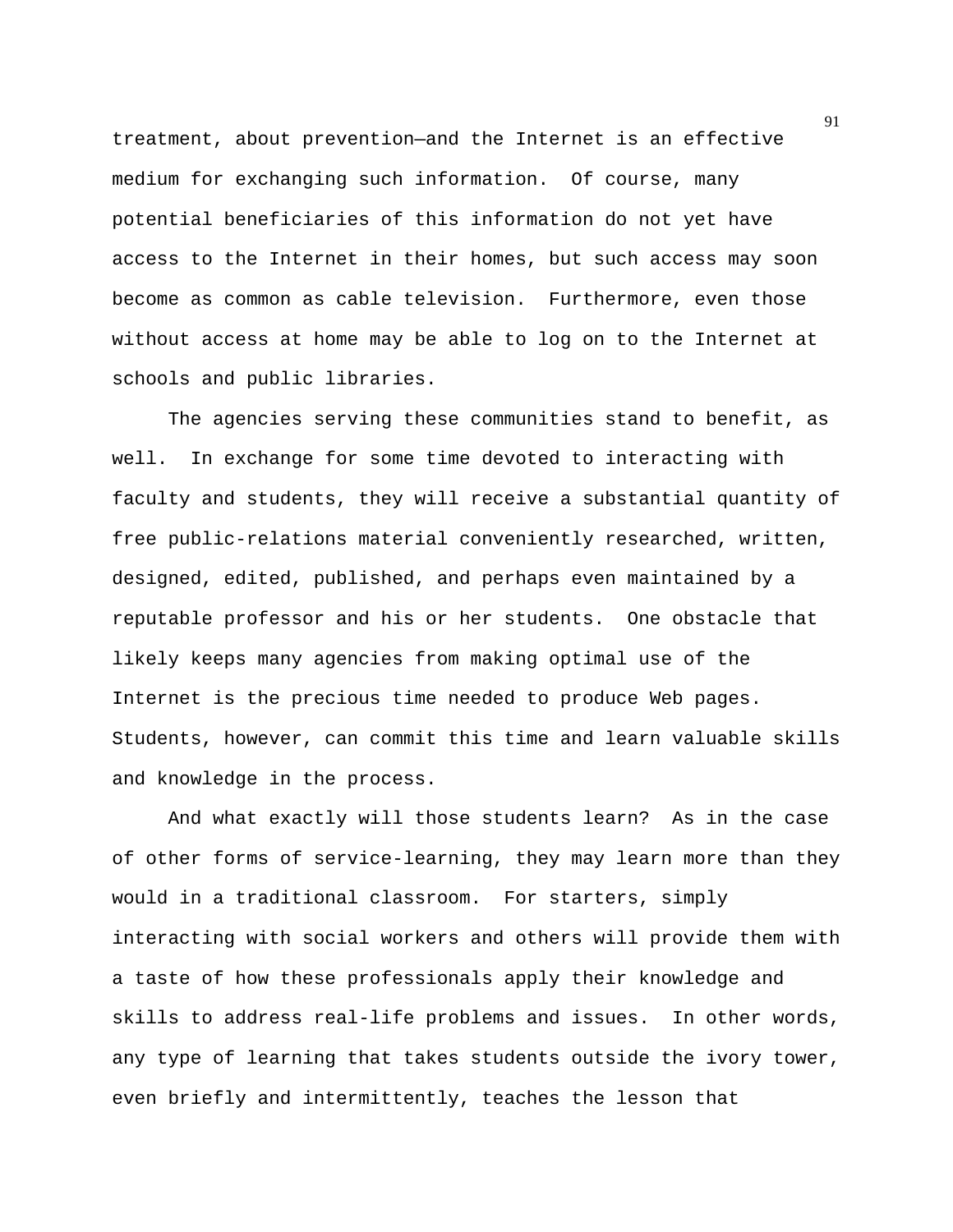knowledge is not merely an end in itself. Furthermore, this particular form of service-learning gives students the invaluable opportunity to practice realistic communication with a real audience. Instead of typing a "paper"—an assignment whose very name suggests a lack of purpose or potency—each student will be contributing to a real project with a real audience. In doing so, he or she will use the same terms—"home page," "credibility," "mission statement"—and consider the same issues that professionals use and consider in the field. If it is true that writing practice makes better writers, then writing real material with a real purpose in a real context for real audiences can make better real writers—writers who consider the implications of their word choice, who strive for accuracy and clarity, who perhaps even work passionately because they know that the effectiveness of their product could make a difference for someone in need of help. Bush-Bacells (1998) discuss benefits such as these in "Innovative Pedagogy: Academic Service-Learning for Business Communication."

In an information age, colleges and universities are leading producers of information. Until now, that information—or knowledge, to be more precise—has come almost entirely from professors, who conduct research in their fields and then share their findings with colleagues through publication in scholarly journals. In the meantime, their students have labored over "papers." Like some impotent missives from the pen of Emily